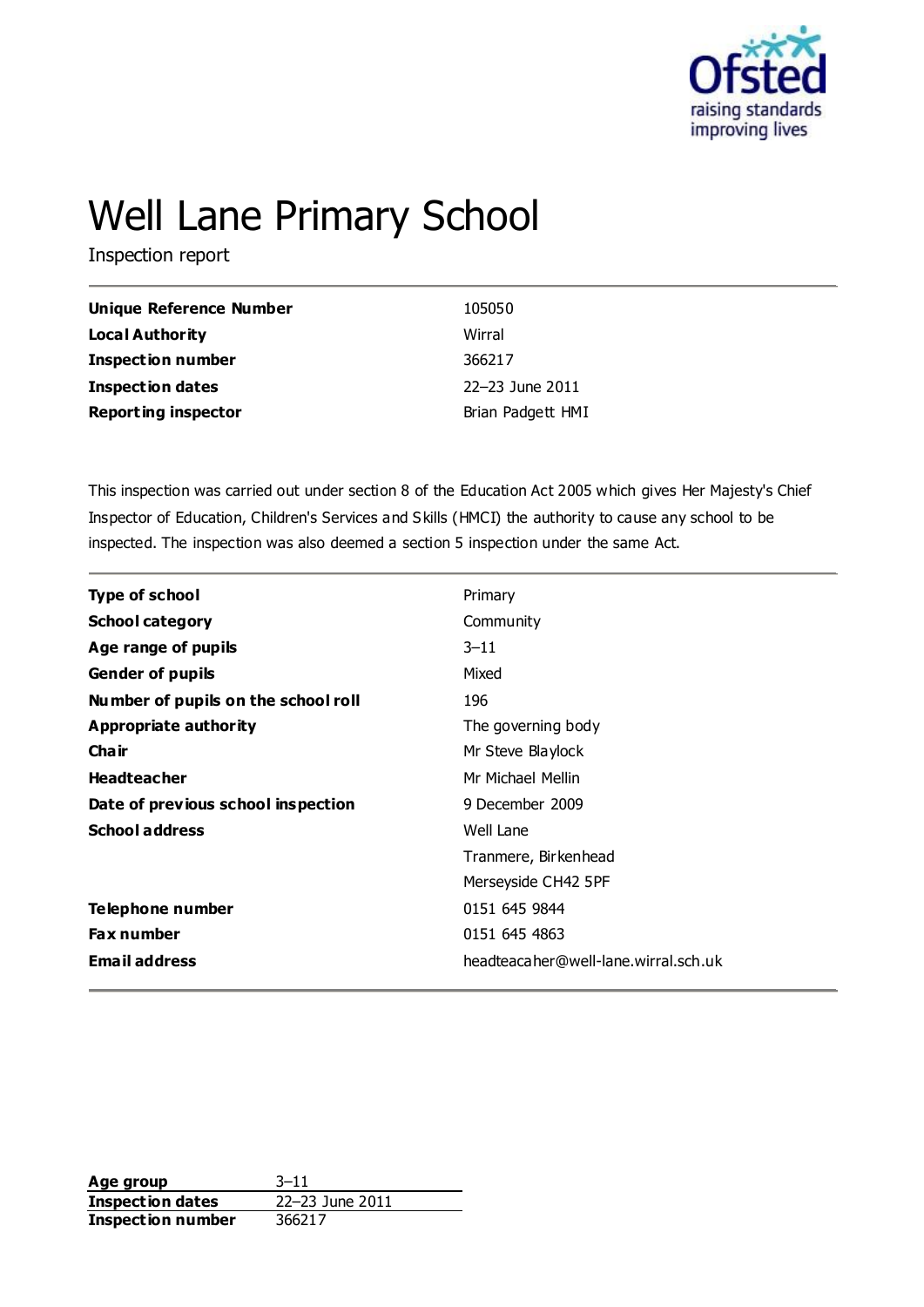The Office for Standards in Education, Children's Services and Skills (Ofsted) regulates and inspects to achieve excellence in the care of children and young people, and in education and skills for learners of all ages. It regulates and inspects childcare and children's social care, and inspects the Children and Family Court Advisory Support Service (Cafcass), schools, colleges, initial teacher training, work-based learning and skills training, adult and community learning, and education and training in prisons and other secure establishments. It assesses council children's services, and inspects services for looked after children, safeguarding and child protection.

Further copies of this report are obtainable from the school. Under the Education Act 2005, the school must provide a copy of this report free of charge to certain categories of people. A charge not exceeding the full cost of reproduction may be made for any other copies supplied.

If you would like a copy of this document in a different format, such as large print or Braille, please telephone 0300 123 4234, or email **[enquiries@ofsted.gov.uk](mailto:enquiries@ofsted.gov.uk)**.

You may copy all or parts of this document for non-commercial educational purposes, as long as you give details of the source and date of publication and do not alter the documentation in any way.

To receive regular email alerts about new publications, including survey reports and school inspection reports, please visit our website and go to 'Subscribe'.

Royal Exchange Buildings St Ann's Square Manchester M2 7LA T: 0300 123 4234 Textphone: 0161 618 8524 E: **[enquiries@ofsted.gov.uk](mailto:enquiries@ofsted.gov.uk)**

W: **[www.ofsted.gov.uk](http://www.ofsted.gov.uk/)**

© Crown copyright 2011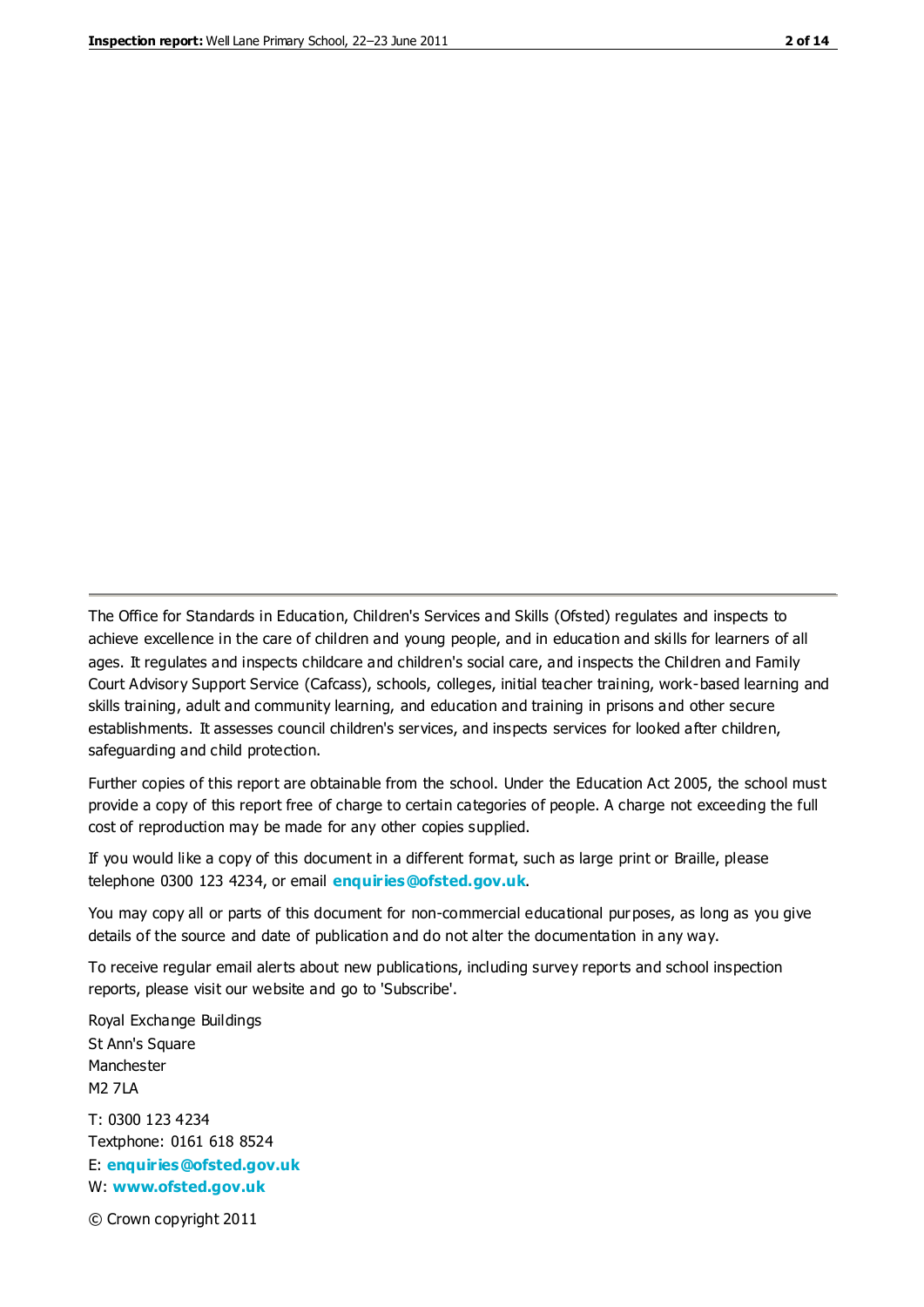# **Introduction**

This inspection was carried out by two of Her Majesty's Inspectors. The inspectors visited 12 lessons and held meetings with staff, governors, parents and carers, and representatives of the local authority. They observed the school's work, and looked at a range of documentation including that related to pupils' progress, safeguarding and the school's most recent parents' questionnaire.

The inspection team reviewed many aspects of the school's work. It looked in detail at a number of key areas.

- Leadership and management at all levels.
- Standards in English and mathematics.
- The quality of teaching and learning.
- The appropriateness of the curriculum.
- Attendance.

# **Information about the school**

Well Lane is an average-sized primary school. It serves the urban community of Tranmere on the Wirral. The area is of mixed housing but, generally, social and economic disadvantage in the area is high. Nearly all pupils are from White British backgrounds. Almost three quarters of pupils are known to be eligible for free school meals, which is very high. About a third of pupils have special educational needs and/or disabilities, almost twice the proportion seen in most schools. Six pupils are in the care of the local authority and about one in every six pupils is being monitored as a child in need.

The school has an Early Years Foundation Stage comprising a Nursery (called F1), providing two sessions each day, and a full-time Reception class (F2). Nursery and Reception classes are based in a single Early Years unit.

When the school was last inspected, in December 2009, it was judged as providing an inadequate education for its pupils and placed in special measures. Since then it has received monitoring visits each term from one of Her Majesty's Inspectors. In the last two visits the school was judged to be making good progress in dealing with the issues raised by the 2009 inspection.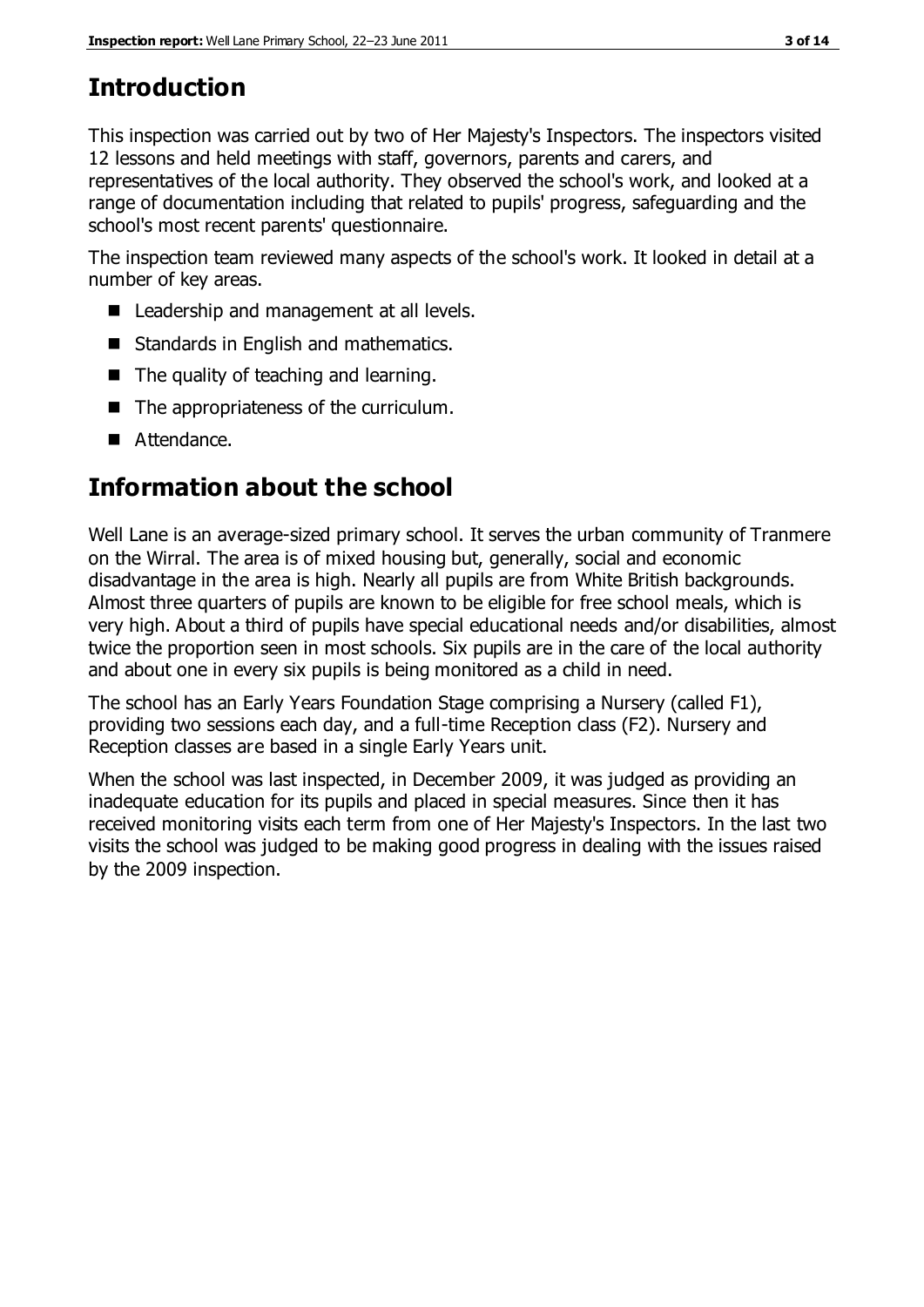# **Inspection judgements**

| Overall effectiveness: how good is the school?  | $\mathbf{2}$            |
|-------------------------------------------------|-------------------------|
| The school's capacity for sustained improvement | $\overline{\mathbf{2}}$ |

## **Main findings**

In accordance with section 13(5) of the Education Act 2005, Her Majesty's Chief Inspector is of the opinion that the school no longer requires special measures.

A remarkable transformation has taken place at the school. Well Lane is now a good school, one in which all who are associated with it can be proud. The issues raised in the 2009 inspection have been tackled with energy and success, with the single exception of attendance, where full success has eluded the school. In several respects, under new leadership, but with essentially the same staff as before, the school provides an exemplar of what a good primary school does for its pupils, its parents and carers, and for its community. For example, the Early Years Foundation Stage provides children with the best possible start to school life; the many vulnerable pupils with complex social, emotional and learning difficulties receive care, support and guidance of exceptional quality; and parents and carers are involved fully, as true partners.

Pupils make good and sometimes outstanding progress, going a long way to plug the gaps in their knowledge and understanding from past years. Standards in English and mathematics at the end of Key Stage 2 are rising, year on year, and are now close to the national averages. This represents good achievement for pupils whose starting points were often very low. A significant improvement in teaching is responsible for the higher achievement of pupils. The school has successfully tried, adopted and adapted many new approaches to best meet the learning needs of pupils. This is well illustrated in Year 1, where approaches from the Early Years Foundation Stage have been adopted and successfully matched with the requirements of the National Curriculum. It is also seen in interventions for pupils with special educational needs and/or disabilities, and in the more active lessons in upper Key Stage 2, which better suit the preferred learning styles of pupils.

Staff confidence and morale are strong. The staff present as a unified team at all levels. Leaders and managers are ambitious for the school. They want the school to improve further, to go from good to outstanding. They are fully aware that, despite rapid progress over the past 18 months, pupils still have gaps in their knowledge and understanding from previous years and therefore, few of the older pupils currently reach their full potential. Leaders and managers have, through rigorous monitoring and evaluation, an accurate understanding of the school's current strengths and weaknesses. They know, for example, that, outside of the senior leadership team, teachers with responsibility for leading on subjects are not making the full impact they might. There are plans of good quality to improve provision and outcomes further. The school now has a good track record of success. It has good capacity to sustain further improvement.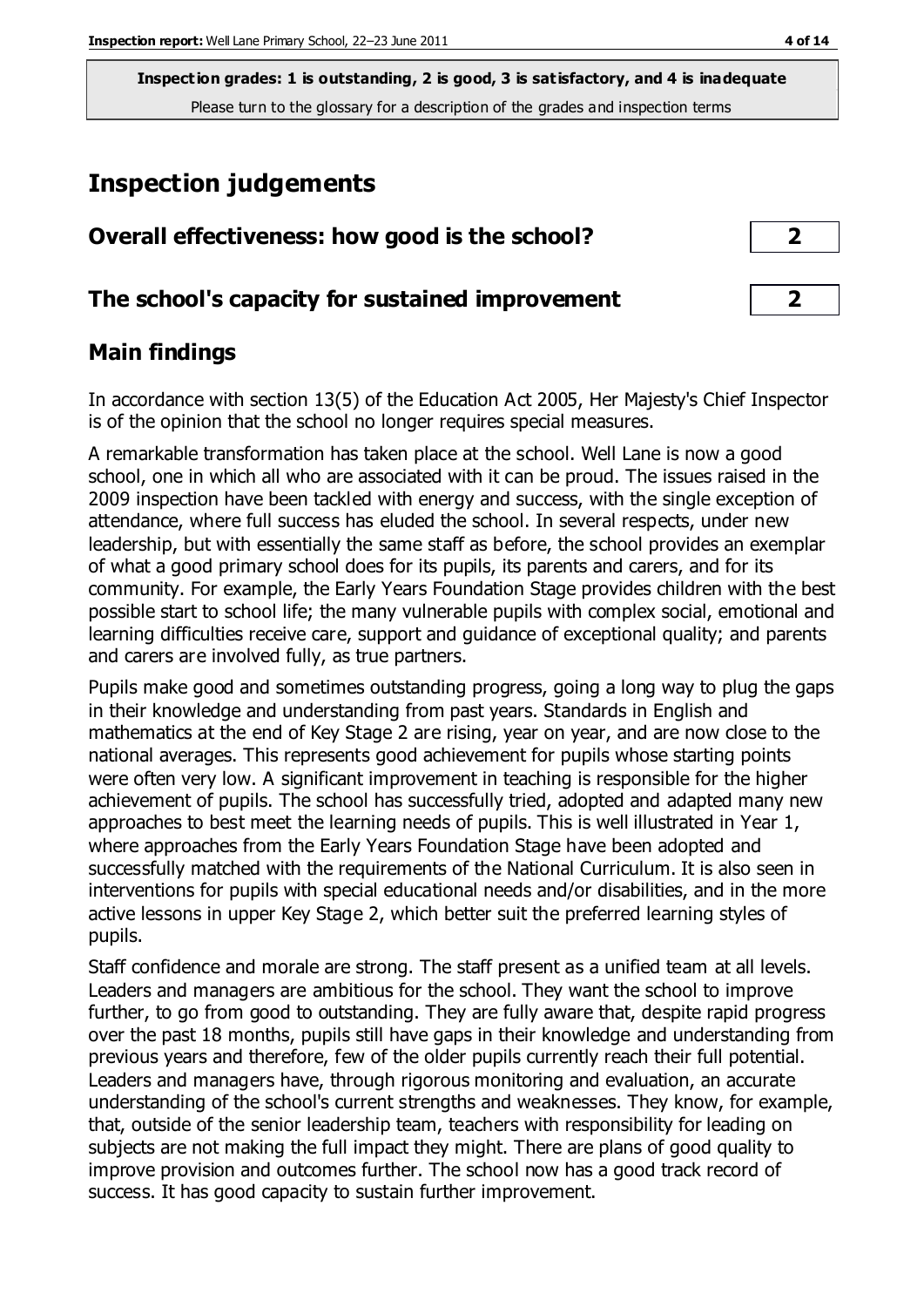## **What does the school need to do to improve further?**

- Close the remaining gaps in pupils' knowledge, skills and understanding.
- Continue to pursue all means to improve pupils' attendance.
- **Provide further opportunities for teachers with responsibility for the leadership of** subjects to impact on standards and effectiveness.

## **Outcomes for individuals and groups of pupils 2**

The attainment of pupils is improving and is close to national expectations for pupils' ages in English and mathematics at the end of Key Stages 1 and 2. Pupils make good and sometimes outstanding progress. For the past two years, all Year 6 pupils have made two full levels of progress within Key Stage 2 in English, either achieving or exceeding the challenging targets set for them. Many of the children have significant barriers to their learning for a range of reasons: social, emotional and learning, or combinations of these. In some classes, two-thirds of pupils are vulnerable to underachievement. Because of the highly successful provision for such children, they make very good progress, including those subject to review as children in need and those in the care of the local authority.

Pupils' personal development is good, including their spiritual, moral, social and cultural development. Behaviour is good, and, where there are problems, very well managed. This makes a major contribution to the feel of the school: well-ordered, with a calm, purposeful ethos, including during breaks and lunchtimes. Pupils have extremely good relationships with their teachers. They trust them and feel exceptionally safe. Pupils' knowledge and understanding of how to keep safe and be healthy is developing very well, such as in their understanding of e-safety and of healthy eating. They develop a good sense of responsibility, enjoy a variety of sports – including at lunchtime – and have a real say in the running of the school through their involvement in regular consultations and through the active school council. They prepare effectively for the world of work in that they enjoy competition and challenge and take part in activities that promote enterprise.

Legacies of less effective learning still compromise the attainment of the older pupils, whose early school progress was not good. Attendance is proving a stubbornly difficult issue. It is below average. However, the school deploys all available strategies to improve matters. There are signs of progress. Persistent absence is falling each year and there is no doubt that the vast majority of parents and carers fully appreciate the importance of their children being at school, as a result of the school's well-publicised campaigns to improve attendance.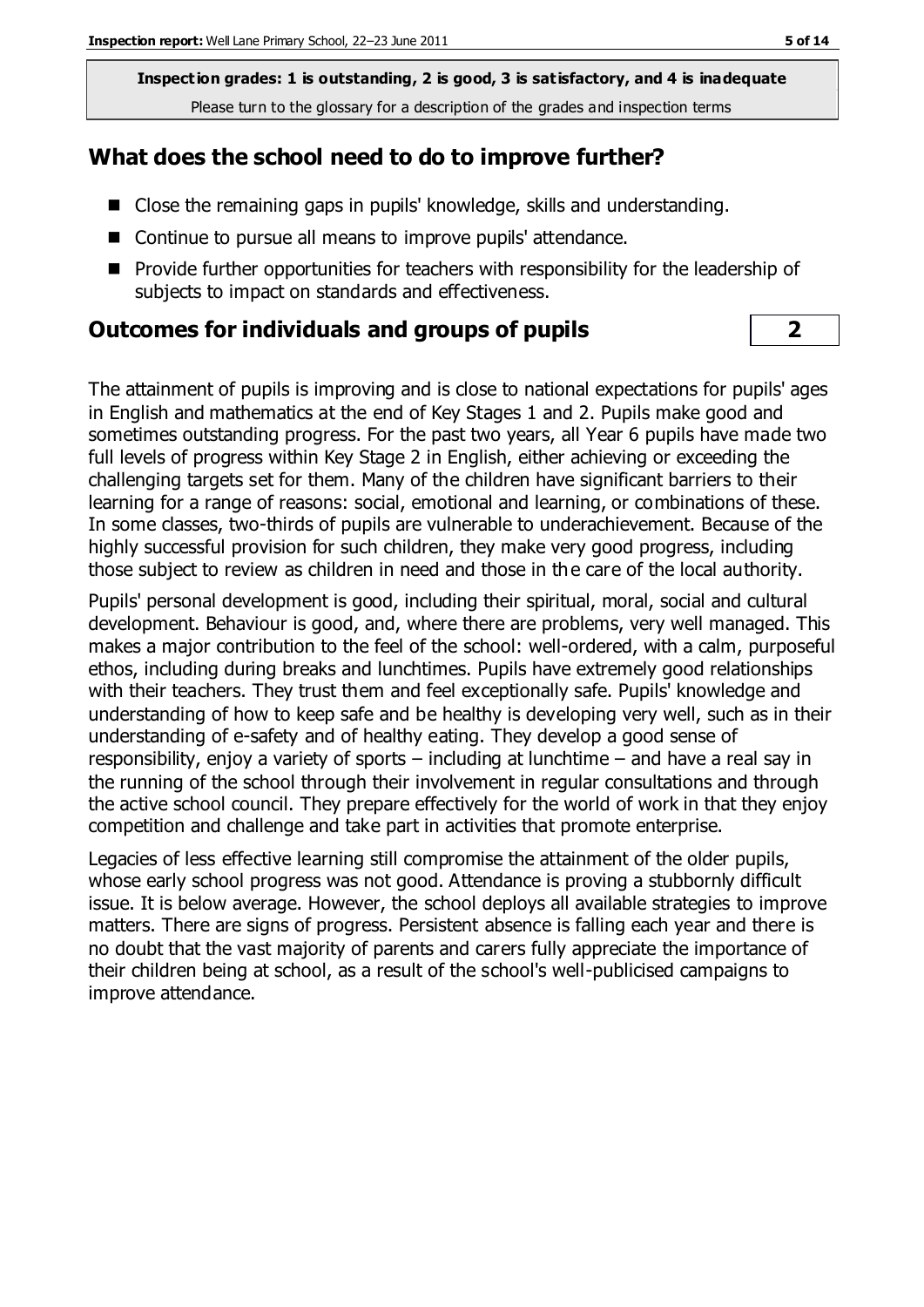# **Inspection grades: 1 is outstanding, 2 is good, 3 is satisfactory, and 4 is inadequate**

Please turn to the glossary for a description of the grades and inspection terms

#### These are the grades for pupils' outcomes

| Pupils' achievement and the extent to which they enjoy their learning                                                     |                |
|---------------------------------------------------------------------------------------------------------------------------|----------------|
| Taking into account:<br>Pupils' attainment <sup>1</sup>                                                                   |                |
| The quality of pupils' learning and their progress                                                                        | $\mathcal{P}$  |
| The quality of learning for pupils with special educational needs and/or disabilities<br>and their progress               | 2              |
| The extent to which pupils feel safe                                                                                      | 1              |
| Pupils' behaviour                                                                                                         | 2              |
| The extent to which pupils adopt healthy lifestyles                                                                       | 2              |
| The extent to which pupils contribute to the school and wider community                                                   | $\overline{2}$ |
| The extent to which pupils develop workplace and other skills that will contribute to<br>their future economic well-being | 3              |
| Taking into account:<br>Pupils' attendance <sup>1</sup>                                                                   | 3              |
| The extent of pupils' spiritual, moral, social and cultural development                                                   | 2              |

<sup>1</sup> The grades for attainment and attendance are: 1 is high; 2 is above average; 3 is broadly average; and 4 is low

## **How effective is the provision?**

Excellent care, guidance and support for pupils and exceptional relationships between staff and pupils are at the heart of what makes this school feel special. Each and every member of staff is fully committed to the pupils' progress and well-being. With so many vulnerable pupils the school needs to be very effective in liaising with a range of health, education and social care partners. It is. It works effectively with upwards of 20 different agencies. Transitions to other schools, especially secondary schools, are managed very thoroughly with a personal touch, particularly to ensure the smoothest possible transfer for pupils with special educational needs and/or disabilities. The school is building strong links with the local children's centre and plans are at an advanced stage to add a purpose-built crèche to the school, so it can promote educational opportunities for parents and carers even more effectively.

Teaching is good, overall, and teaching of outstanding quality was seen. There was clear evidence that the more active the pupils were in lessons, the more engaged in learning they became. The school's teaching assistants are a major strength in the improvement of teaching within the school. They are highly effective in supporting learning and in providing pastoral support and interventions for those pupils who need extra support and help. One of the most important factors in improved teaching is the staff's much better use of assessments of pupils' work to plan future lessons. Pupils are thoroughly involved in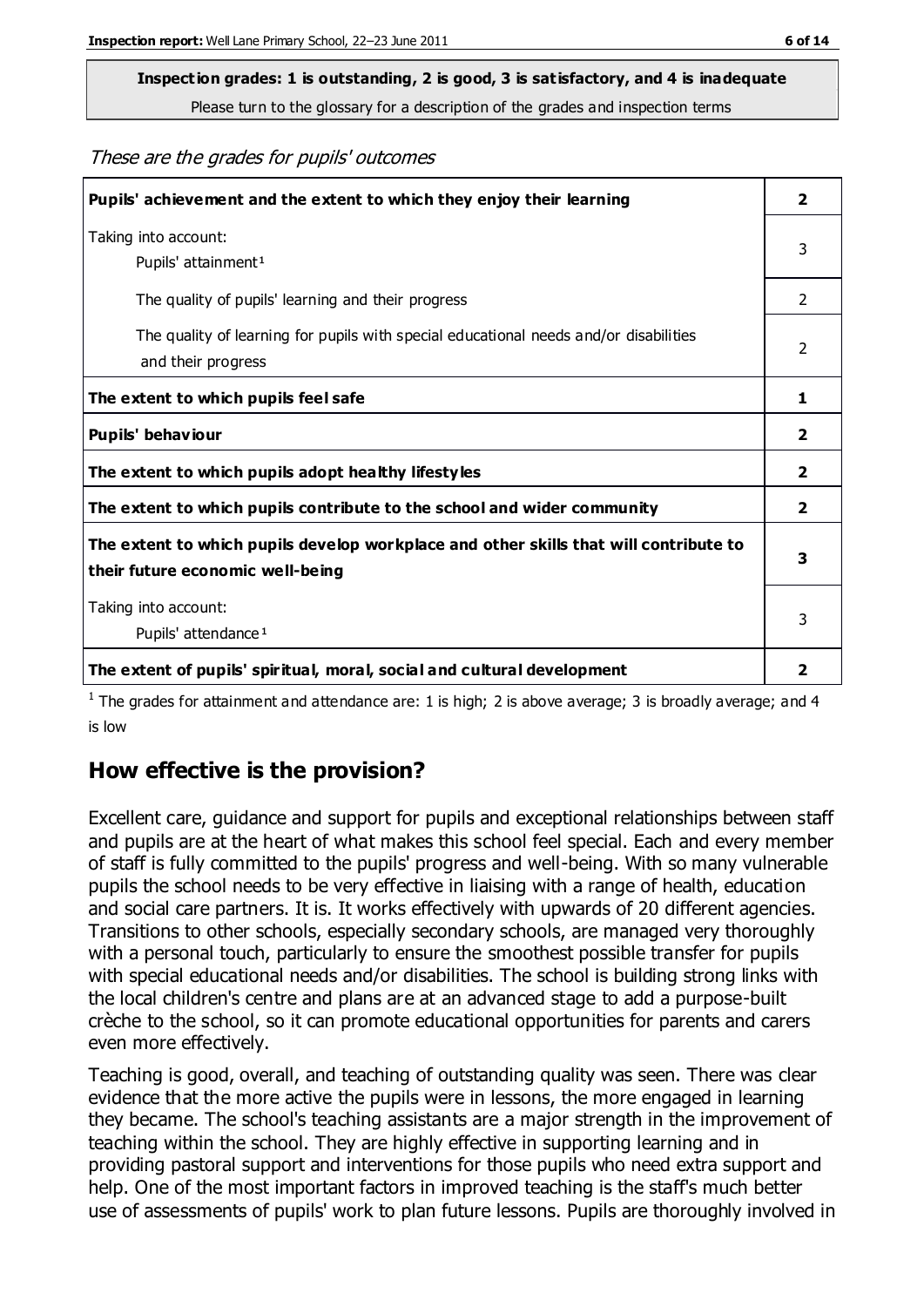these assessments and have a secure understanding of what they need to do to improve. Marking and presentation are of good quality.

The curriculum has been developed and is now rich and exciting. For example, on the days the inspection took place, one class was visiting the Liverpool Philharmonic Orchestra in Liverpool and the next day, several classes worked with a troupe of African Drummers in the hall. The school is full of stunning displays celebrating work pupils have completed, and recording events such as the Royal Wedding street party held for the community at the end of May. Within lessons, teachers plan imaginative ways to promote the learning of basic skills, often with good use of interactive whiteboards with well-chosen software programs and video clips. The programme to promote personal development is successful in helping pupils to develop responsible and caring attitudes, to make choices for themselves and to appreciate the views of others. The curriculum in Year 1 has been very successfully adapted to meet pupils' interests and stages of development, and the creation of an outdoor area for Year 1 has further enhanced opportunities for learning.

| These are the grades for the quality of provision |  |  |  |
|---------------------------------------------------|--|--|--|
|---------------------------------------------------|--|--|--|

| The quality of teaching                                                                                    |  |
|------------------------------------------------------------------------------------------------------------|--|
| Taking into account:<br>The use of assessment to support learning                                          |  |
| The extent to which the curriculum meets pupils' needs, including, where relevant,<br>through partnerships |  |
| The effectiveness of care, guidance and support                                                            |  |

## **How effective are leadership and management?**

Leadership and management have improved out of all recognition since the 2009 inspection. Whereas it used to require significant support from the local authority, the school no longer receives local authority support beyond that for most schools. Indeed, it is more often used to provide examples of good practice for other schools. Overall, the school now provides good value for money. Leaders and managers, along with the governing body, are confident in planning the future strategic direction of the school, based on accurate, rigorous self-evaluation and clear-sighted leadership. The leadership team has the full trust of the governing body and the staff. All staff have a voice that is listened to. While senior staff monitor and evaluate the work of the school extremely well, and have raised the quality of teaching significantly, teachers with responsibility to develop subjects are at the early stages of doing so effectively.

The school is driven by clear principles. Protection for the vulnerable is one. Safeguarding arrangements are excellent, including the arrangements for child protection, in which leaders and managers are heavily involved. The school is very effective in promoting opportunities for the achievement for all its pupils; special educational needs are led and managed very well. All pupils are valued, and the school has no tolerance of discrimination of any kind, including racism. Leaders and managers are fully committed to the community and to families. The school's reputation within the community is growing and numbers of pupils are rising. The school has an excellent partnership with parents and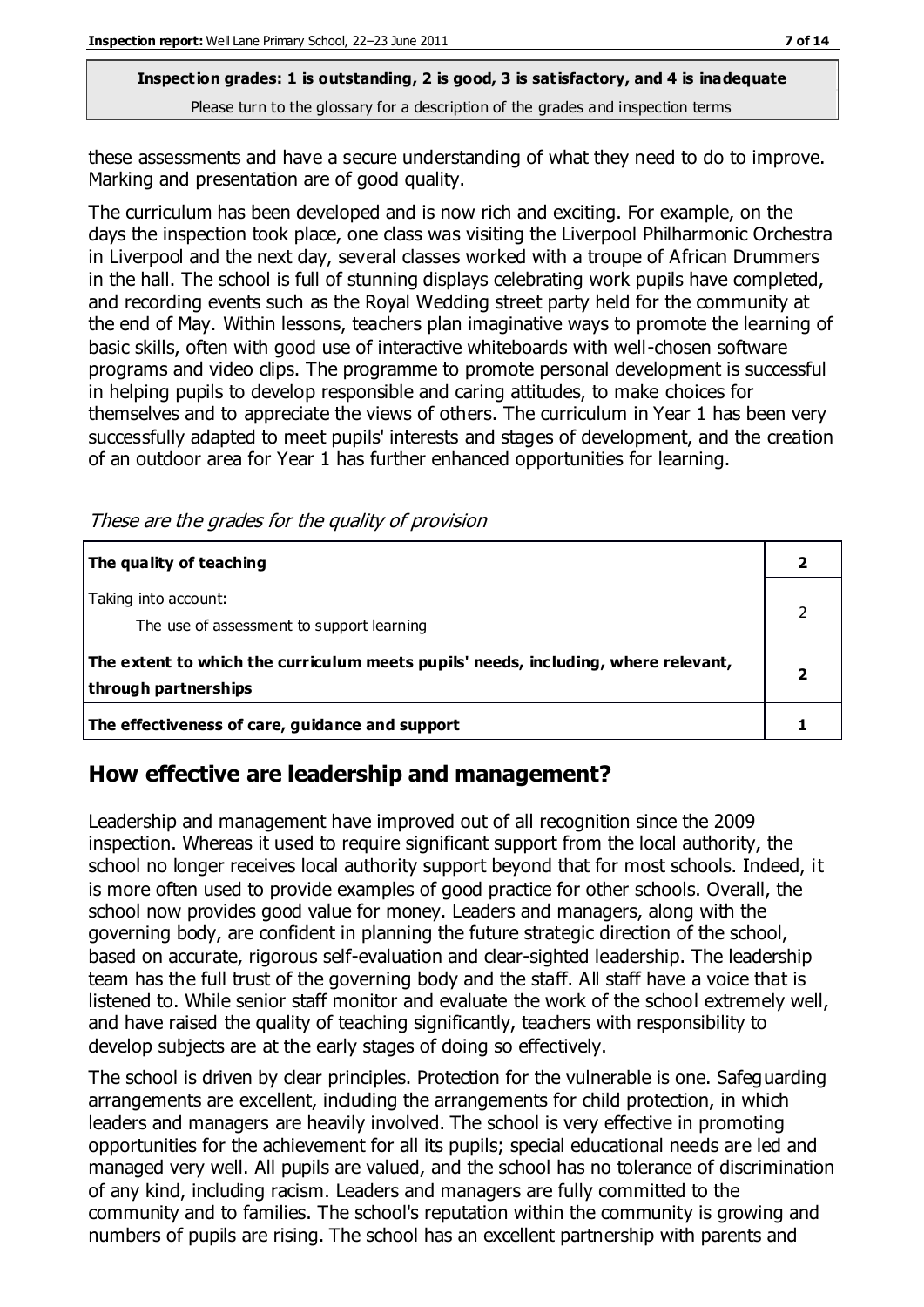carers and all the agencies that support the community and its families, supported by effective home-school working. A good example of the partnership with parents and carers are the accredited family learning courses run in school, taught by school staff, with a crèche provided by practitioners from a local children's centre. These links are improving and making the school a true hub for its community. Through excellent work within the community, leaders and managers promote community cohesion well and national and international links are developing securely.

These are the grades for leadership and management

| The effectiveness of leadership and management in embedding ambition and driving<br><b>improvement</b>                                                           |   |
|------------------------------------------------------------------------------------------------------------------------------------------------------------------|---|
| Taking into account:<br>The leadership and management of teaching and learning                                                                                   | 2 |
| The effectiveness of the governing body in challenging and supporting the<br>school so that weaknesses are tackled decisively and statutory responsibilities met | 2 |
| The effectiveness of the school's engagement with parents and carers                                                                                             | 1 |
| The effectiveness of partnerships in promoting learning and well-being                                                                                           | 1 |
| The effectiveness with which the school promotes equality of opportunity and tackles<br><b>discrimination</b>                                                    | 1 |
| The effectiveness of safeguarding procedures                                                                                                                     | 1 |
| The effectiveness with which the school promotes community cohesion                                                                                              |   |
| The effectiveness with which the school deploys resources to achieve value for money                                                                             |   |

## **Early Years Foundation Stage**

The Early Years Foundation Stage at Well Lane is outstanding in all respects. Children often enter Nursery with levels of knowledge, skills and understanding that are very low. Many have no experience of pre-school education. In the exceptionally calm, secure, wellordered and nurturing environment, pupils settle quickly. The difference in accomplishment and maturity between Reception children and Nursery children is testimony to the outstanding progress children make in Nursery and Reception. Notwithstanding this progress, when they move to Year 1, most children's levels of development and learning remain below those of most children of their age. The quality of provision is extremely good. Opportunities for children to explore and learn through play are imaginative and exciting and promote development across all the areas of learning. Staff's relationships with children are exceptional and children thrive, including in their social and language development. Much of what is provided builds on children's interests. Children become absorbed and interested in learning and display a remarkable degree of purpose and independence in their choices. Under the skilful guidance of the teachers and teaching assistants, children naturally turn to writing and reading. The outdoor provision was criticised in the inspection of 2009. Following significant investment and development, outdoors now provides an outstanding confirmation of how learning outside, in all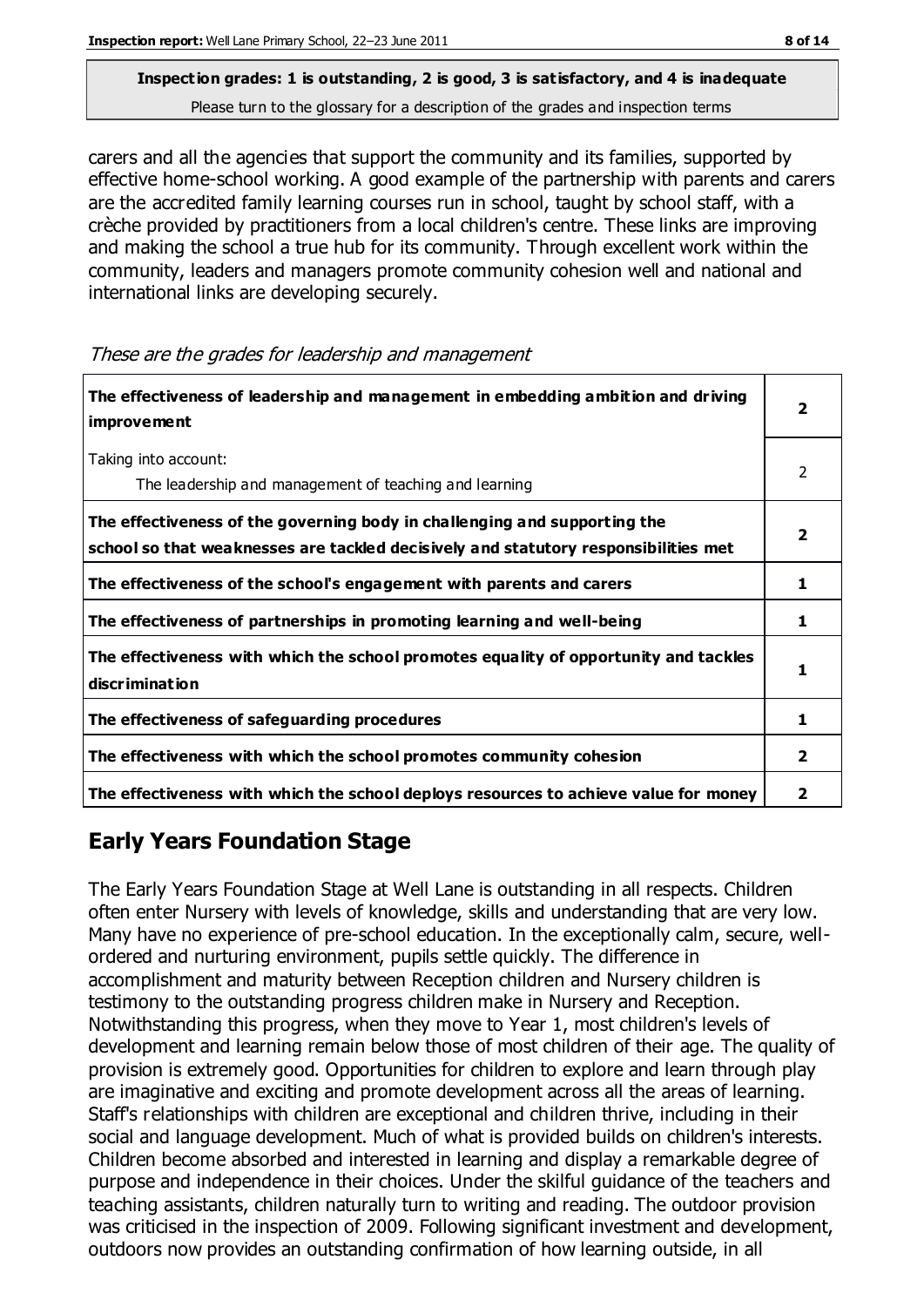weathers, is so important to young children's learning and development. All children benefit, boys particularly so. The Early Years Foundation Stage is led and managed outstandingly well. Behind the scenes, children's progress and development is assessed and recorded meticulously. Planning is a whole team activity and demonstrates professionalism, flair and a keen understanding of the children's interests and learning needs. The partnership with parents is very well developed. Parents are encouraged to stay for 'stay and play' sessions in the Nursery and staff keep parents fully informed about their children's progress through sharing the children's 'learning journey' books, which are

of high quality.

| Overall effectiveness of the Early Years Foundation Stage                    |  |
|------------------------------------------------------------------------------|--|
| Taking into account:                                                         |  |
| Outcomes for children in the Early Years Foundation Stage                    |  |
| The quality of provision in the Early Years Foundation Stage                 |  |
| The effectiveness of leadership and management of the Early Years Foundation |  |
| Stage                                                                        |  |

#### These are the grades for the Early Years Foundation Stage

## **Views of parents and carers**

Questionnaires for parents and carers are not normally distributed by Ofsted for special measures monitoring inspections conducted under section 8 of the Education Act 2005, unless inspectors have specific reasons to request that the school does so.

Parents and carers who gave evidence to inspectors were unanimous in their view that the school had turned itself around. They thought it a better school in all respects. For example, parents and carers with children in F1 and F2 were exceptionally pleased about how well their children had settled in school and how much they were learning. Parents and carers spoke highly of the staff's care for their children, their children's enjoyment of school and the progress they were making. They felt staff were very approachable. Staff kept them well informed and were always there for families experiencing difficulties, helping them in whatever way they could. This dedication was highly appreciated.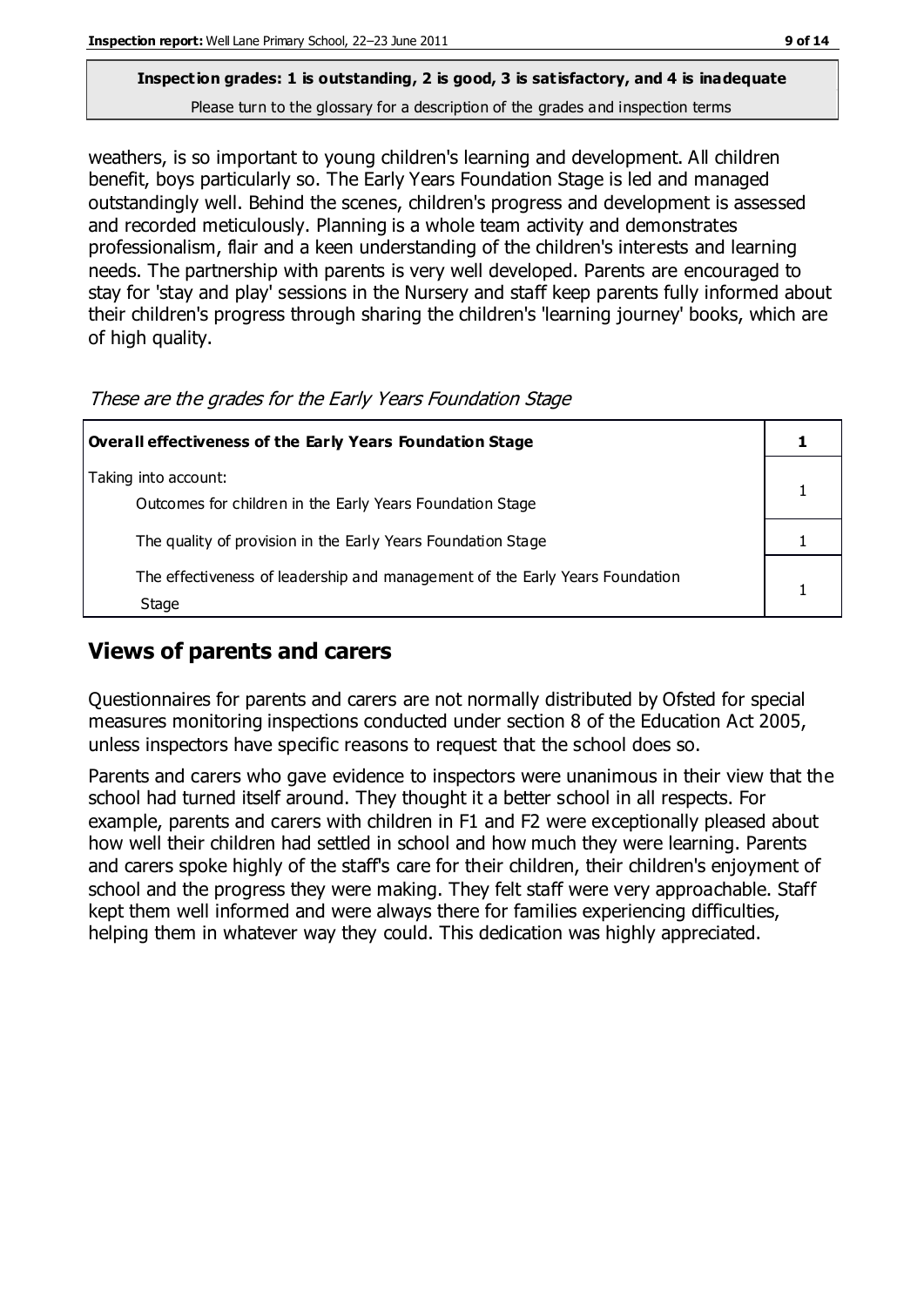#### **Responses from parents and carers to Ofsted's questionnaire**

Parental questionnaires are not normally distributed for inspections conducted under section 8 of the Education Act 2005, unless inspectors have specific reasons to request that the school does so.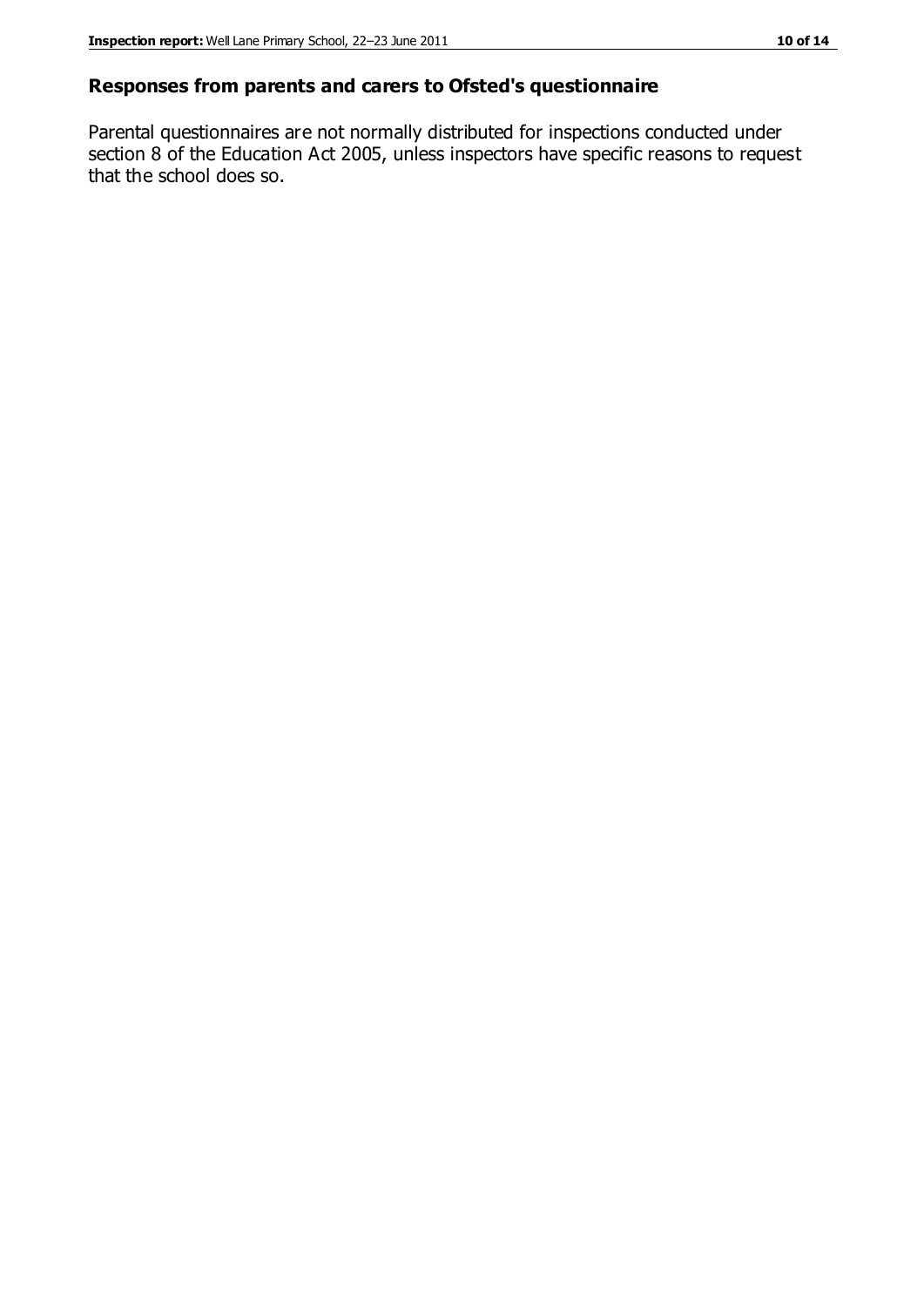## **Glossary**

| Grade   | <b>Judgement</b> | <b>Description</b>                                                                                                                                                                                                            |
|---------|------------------|-------------------------------------------------------------------------------------------------------------------------------------------------------------------------------------------------------------------------------|
| Grade 1 | Outstanding      | These features are highly effective. An outstanding school<br>provides exceptionally well for all its pupils' needs.                                                                                                          |
| Grade 2 | Good             | These are very positive features of a school. A school that<br>is good is serving its pupils well.                                                                                                                            |
| Grade 3 | Satisfactory     | These features are of reasonable quality. A satisfactory<br>school is providing adequately for its pupils.                                                                                                                    |
| Grade 4 | Inadequate       | These features are not of an acceptable standard. An<br>inadequate school needs to make significant improvement<br>in order to meet the needs of its pupils. Ofsted inspectors<br>will make further visits until it improves. |

## **What inspection judgements mean**

## **Overall effectiveness of schools**

|                       | Overall effectiveness judgement (percentage of schools) |      |                     |                   |
|-----------------------|---------------------------------------------------------|------|---------------------|-------------------|
| <b>Type of school</b> | Outstanding                                             | Good | <b>Satisfactory</b> | <b>Inadequate</b> |
| Nursery schools       | 46                                                      | 48   | 6                   | $\mathbf{0}$      |
| Primary schools       | 6                                                       | 47   | 40                  | 7                 |
| Secondary schools     | 12                                                      | 39   | 38                  | 11                |
| Sixth forms           | 13                                                      | 42   | 41                  | 3                 |
| Special schools       | 28                                                      | 49   | 19                  | 4                 |
| Pupil referral units  | 14                                                      | 45   | 31                  | 10                |
| All schools           | 10                                                      | 46   | 37                  |                   |

New school inspection arrangements were introduced on 1 September 2009. This means that inspectors now make some additional judgements that were not made previously.

The data in the table above are for the period 1 September 2010 to 31 December 2010 and are consistent with the latest published official statistics about maintained school inspection outcomes (see **[www.ofsted.gov.uk](http://www.ofsted.gov.uk/)**).

The sample of schools inspected during 2010/11 was not representative of all schools nationally, as weaker schools are inspected more frequently than good or outstanding schools.

Percentages are rounded and do not always add exactly to 100.

Sixth form figures reflect the judgements made for the overall effectiveness of the sixth form in secondary schools, special schools and pupil referral units.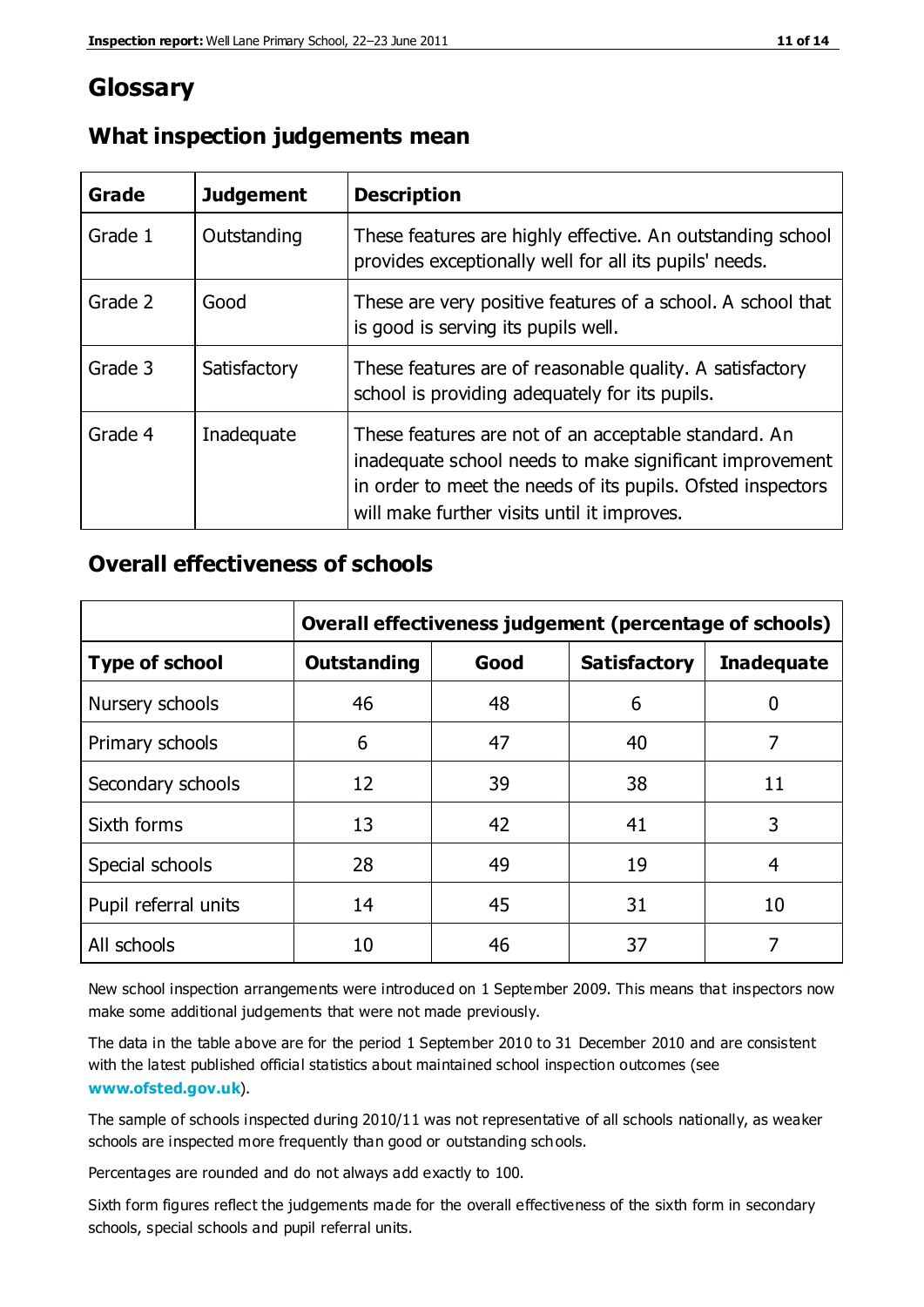## **Common terminology used by inspectors**

| Achievement:               | the progress and success of a pupil in their learning,<br>development or training.                                                                                                                                                          |  |  |
|----------------------------|---------------------------------------------------------------------------------------------------------------------------------------------------------------------------------------------------------------------------------------------|--|--|
| Attainment:                | the standard of the pupils' work shown by test and<br>examination results and in lessons.                                                                                                                                                   |  |  |
| Capacity to improve:       | the proven ability of the school to continue<br>improving. Inspectors base this judgement on what<br>the school has accomplished so far and on the quality<br>of its systems to maintain improvement.                                       |  |  |
| Leadership and management: | the contribution of all the staff with responsibilities,<br>not just the headteacher, to identifying priorities,<br>directing and motivating staff and running the school.                                                                  |  |  |
| Learning:                  | how well pupils acquire knowledge, develop their<br>understanding, learn and practise skills and are<br>developing their competence as learners.                                                                                            |  |  |
| Overall effectiveness:     | inspectors form a judgement on a school's overall<br>effectiveness based on the findings from their<br>inspection of the school. The following judgements,<br>in particular, influence what the overall effectiveness<br>judgement will be. |  |  |
|                            | The school's capacity for sustained<br>improvement.                                                                                                                                                                                         |  |  |
|                            | Outcomes for individuals and groups of pupils.                                                                                                                                                                                              |  |  |
|                            | The quality of teaching.                                                                                                                                                                                                                    |  |  |
|                            | The extent to which the curriculum meets<br>pupils' needs, including, where relevant,<br>through partnerships.                                                                                                                              |  |  |
|                            | The effectiveness of care, guidance and<br>support.                                                                                                                                                                                         |  |  |
| Progress:                  | the rate at which pupils are learning in lessons and<br>over longer periods of time. It is often measured by<br>comparing the pupils' attainment at the end of a key                                                                        |  |  |

stage with their attainment when they started.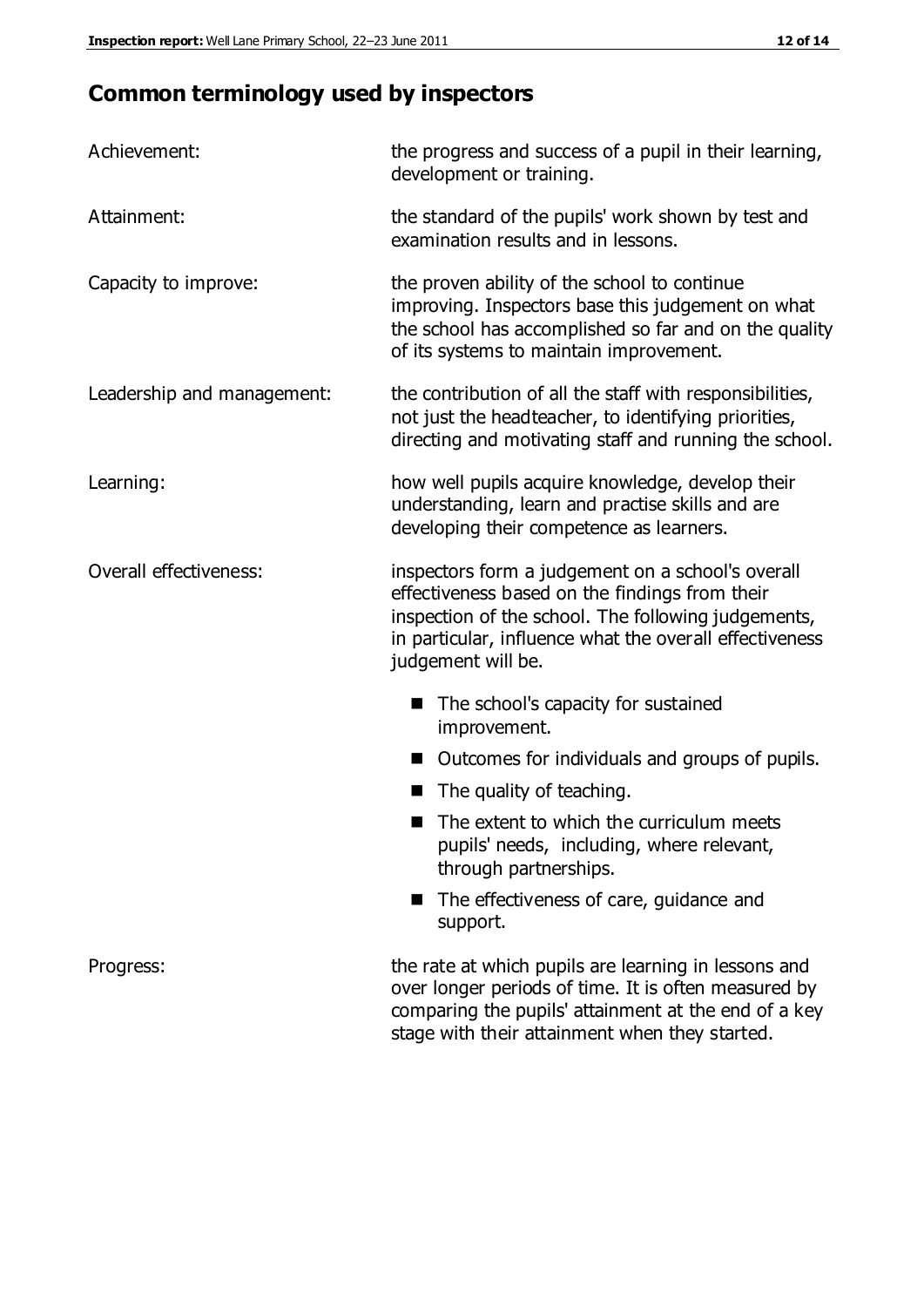## **This letter is provided for the school, parents and carers to share with their children. It describes Ofsted's main findings from the inspection of their school.**

24 June 2011

#### Dear Pupils

#### **Inspection of Well Lane Primary School, Birkenhead, CH42 5PF**

You may remember I visited your school on a number of occasions over the past 18 months or so, to see how well you were learning. Just recently, I made another visit with another inspector. Thank you to all those children in the Early Years Foundation Stage (F1 and F2) and to those in Years 1 to 6 who spoke to us during this visit. It was my last visit and it turned out to be the best visit of all.

In December 2009, your school was not doing enough to help you learn properly. It needed help. It has had help. But most of all, Mr Mellin, Mrs Saunders and all the teachers and staff have worked exceptionally hard to make Well Lane a much better school for you. In just 18 months, with your hard work too, they have transformed the school into a good school, one that you can be proud to say you belong to.

You are doing much better with learning now. You still have a little way to catch up to the standards reached by other children in English and mathematics but you are making very good progress and catching up very quickly. Your parents and carers will be pleased to know, but not surprised, that we judged the care of staff for you, including keeping you safe from harm, and the partnership between the school and your parents and carers to be first class.

After such success, a celebration is needed, perhaps something on the scale of your street party when Prince William married Catherine Middleton. But when the celebrations are over, yes, there is more work to do!

Mr Mellin, the governors and the staff of Well Lane are ambitious. They want the school to be outstanding! Mr Rutherford and I talked to them about what might be needed to do this. It included raising standards, making sure your attendance is better than it is now, and for your teachers to put in place all their plans for the future. Of course, all these things won't work unless you continue to do your best. Also, we hope your parents and carers continue to support the school and keep in touch with it.

Well Lane is becoming a very special place to learn. Well done all of you.

Yours sincerely

Brian Padgett Her Majesty's Inspector